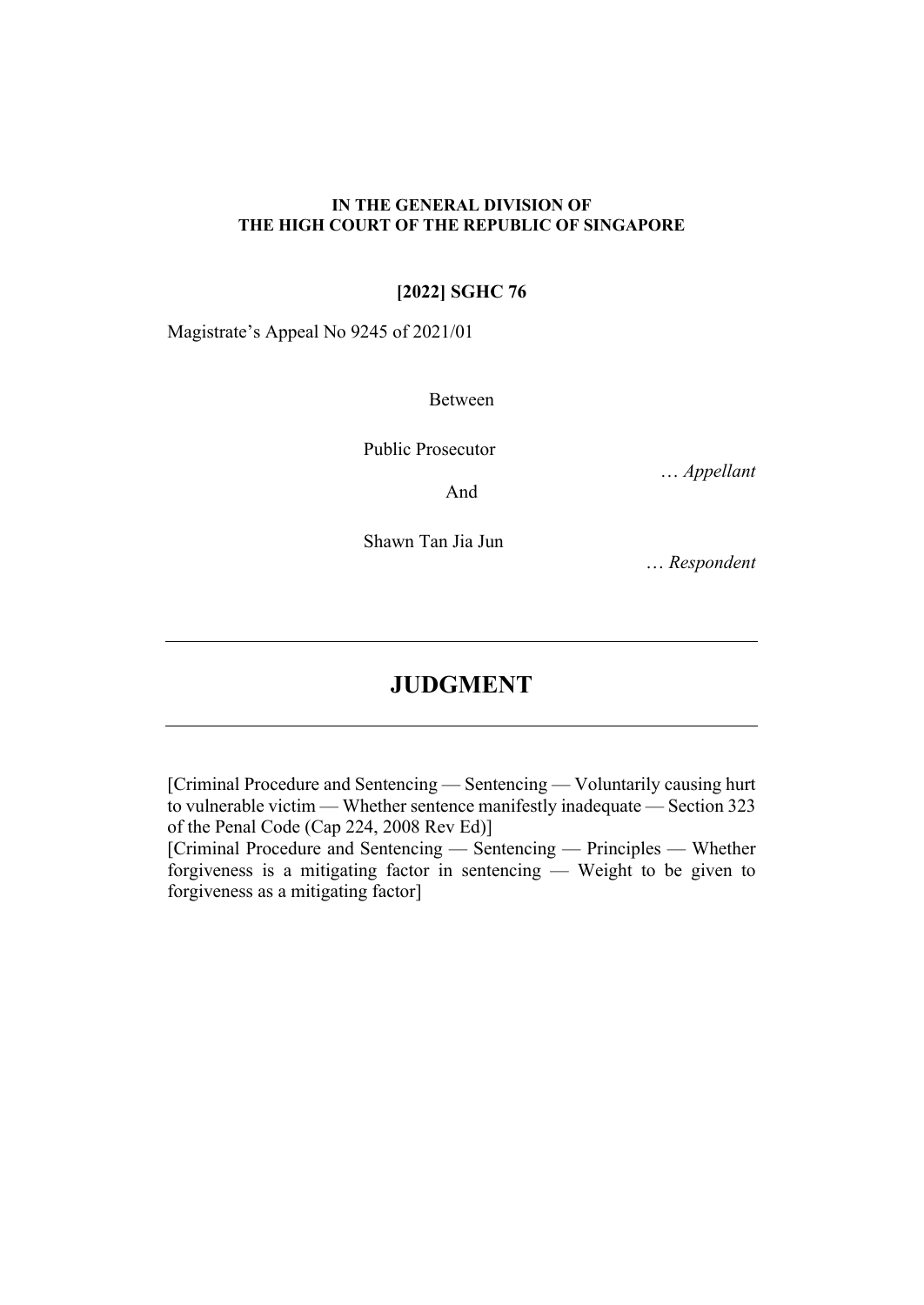# **TABLE OF CONTENTS**

| (1) |                                                       |  |
|-----|-------------------------------------------------------|--|
| (2) | Vulnerable victim and potential harm to the foetus 14 |  |
|     |                                                       |  |
|     |                                                       |  |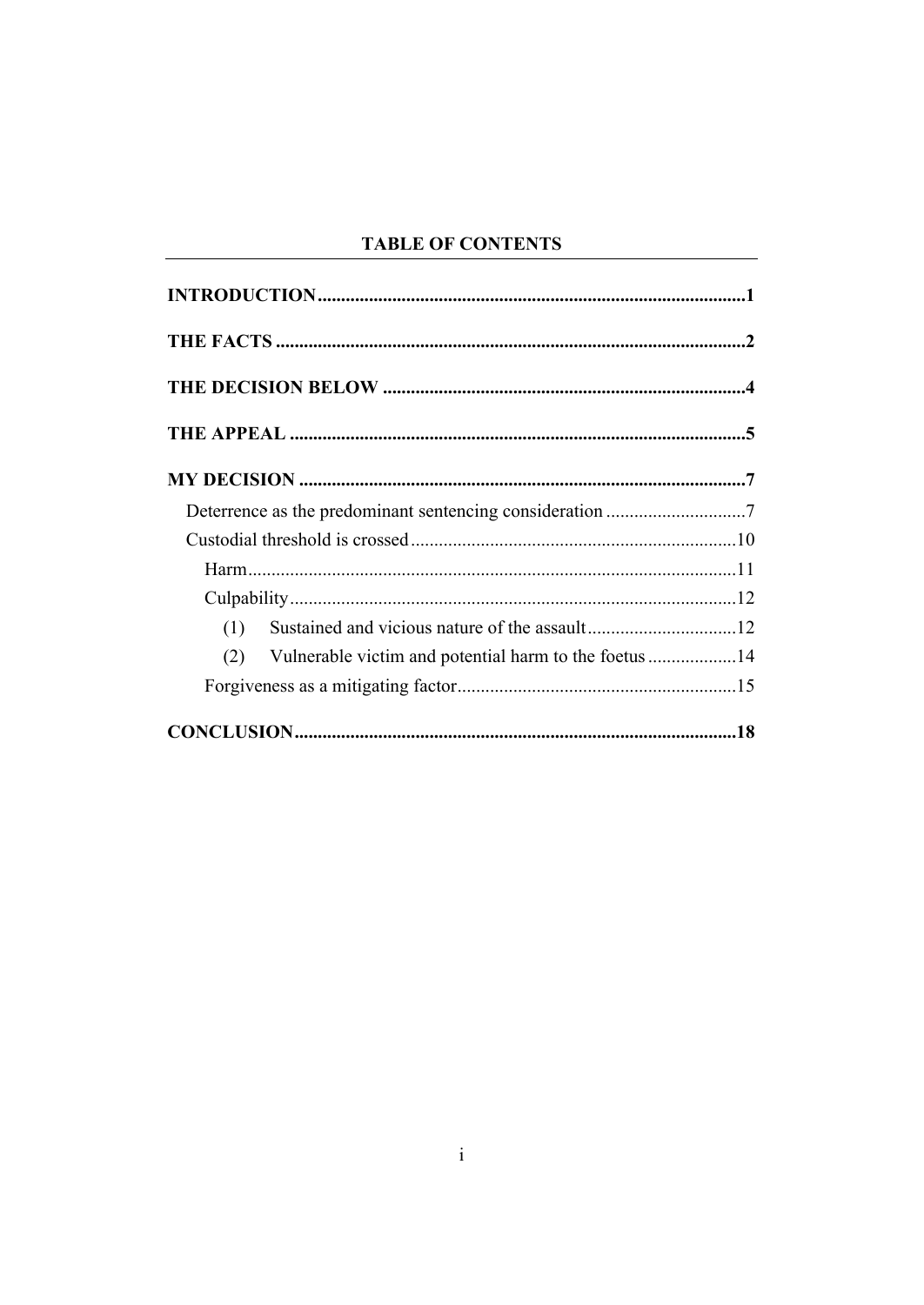**This judgment is subject to final editorial corrections approved by the court and/or redaction pursuant to the publisher's duty in compliance with the law, for publication in LawNet and/or the Singapore Law Reports.**

# **Public Prosecutor v Tan Jia Jun Shawn**

### **[2022] SGHC 76**

General Division of the High Court — Magistrate's Appeal No 9245 of 2021/01 Vincent Hoong J 29 March 2022

7 April 2022 Judgment reserved.

<span id="page-2-0"></span>**Vincent Hoong J:**

## **Introduction**

1 To err is human, to forgive divine. In the eyes of the law, however, forgiveness is often eclipsed by the strong societal interests in punishing offenders for the crimes they have committed. This is reflective of our Statecentred system of criminal justice where little emphasis is placed on the traditions of restorative justice. Despite this, it has been recognised that in certain limited circumstances, forgiveness may be relevant in the court's sentencing calculus. But just how much weight should be placed on it? This appeal presents a timely opportunity to revisit the issue of the role of forgiveness in our sentencing jurisprudence.

2 In the court below, the respondent pleaded guilty to a charge of voluntarily causing hurt under s 323 of the Penal Code (Cap 224, 2008 Rev Ed)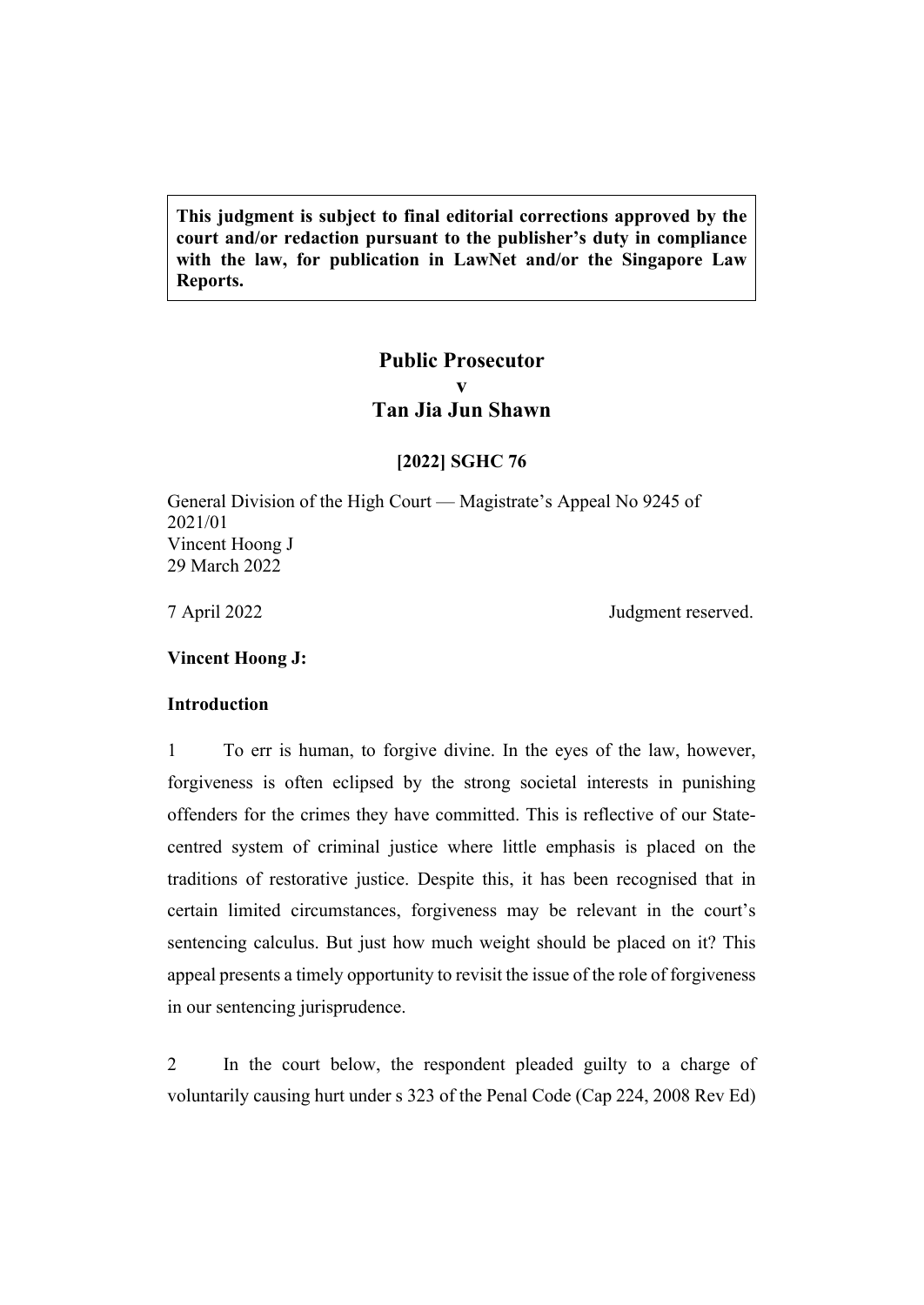("Penal Code") for committing acts of violence against the victim with whom he was in a romantic relationship at the material time. The victim was about nine weeks' pregnant.<sup>1</sup> The respondent punched the victim's face and punched and kicked her abdominal area multiple times, intending to cause hurt to her. The District Judge ("DJ") sentenced the respondent to a fine of \$3,500 and in default, two weeks' imprisonment. The DJ's grounds of decision may be found in *Public Prosecutor v Shawn Tan Jia Jun* [2021] SGMC 87 ("GD").

3 This is an appeal by the Prosecution against the sentence of a fine imposed on the respondent.

### <span id="page-3-0"></span>**The facts**

4 At the material time, the respondent and the victim were about 24 years old and in a romantic relationship with each other. Shortly before the incident, they visited a clinic and discovered that the victim was about nine weeks' pregnant. They were advised by a doctor to decide, within a week, between proceeding with the pregnancy or opting for an abortion, as there would be a further risk of medical complications if the victim delayed the decision to undergo an abortion.<sup>2</sup> A few days after visiting the clinic, the victim stayed overnight at the respondent's home. However, the next day, they got into an argument while discussing what should be done about the victim's pregnancy. The argument became heated. The respondent pushed the victim onto his bed and punched and kicked her abdominal area multiple times, and punched her face multiple times, intending to cause hurt to her.<sup>3</sup> Upon hearing the

<sup>1</sup> Statement of Facts ("SOF") at [4] (ROP, p 5).

<sup>2</sup> SOF at [4] (ROP, p 5).

<sup>3</sup> SOF at [6], [13] (ROP, pp 5–7); Exhibit P1 at [4] (ROP, p 55).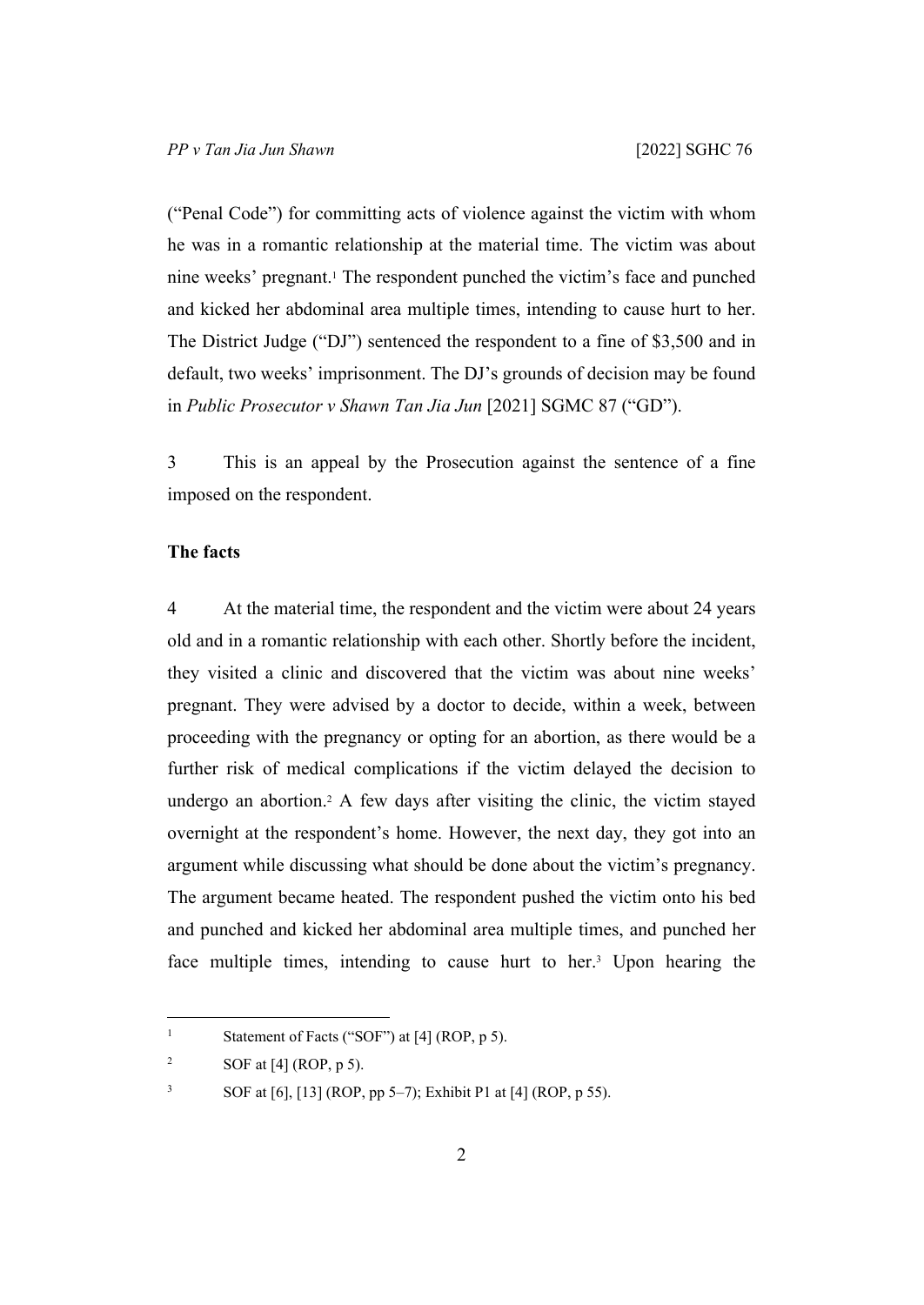commotion, the respondent's mother intervened and managed to stop the respondent from further assaulting the victim.<sup>4</sup>

5 Later that day, the victim was treated at the Department of Emergency Medicine at the National University Hospital. She reported suffering pain on the right side of her face, the anterior chest, and her suprapubic region (this being the abdominal region located below the umbilical region); and multiple bruises over her upper and lower limbs.<sup>5</sup> The victim was found to have the following injuries upon examination, which were caused by the respondent:<sup>6</sup>

(a) Right- and left-sided redness over the face, associated with rightsided inferior orbital and maxillary bony tenderness on palpation;

(b) Anterior chest redness with no significant bruising or deformity;

(c) Mild tenderness over the midline of the thoracic (upper) spine;

(d) Grab marks over the right arm with dark red bruises over the dorsum of the right hand; and

(e) Multiple dark red bruises seen over the left arm, dorsum of the left hand, bilateral knees and bilateral shins.

6 The medical opinion was that the victim sustained a right facial contusion with possible underlying maxillary bone fracture and multiple

<sup>4</sup> SOF at [7] (ROP, p 6).

<sup>5</sup> SOF at [8] (ROP, p 6); Exhibit P1 at [4] (ROP, p 55).

<sup>6</sup> SOF at [9] (ROP, p 6); Exhibit P1 at [5] (ROP, pp 55–56).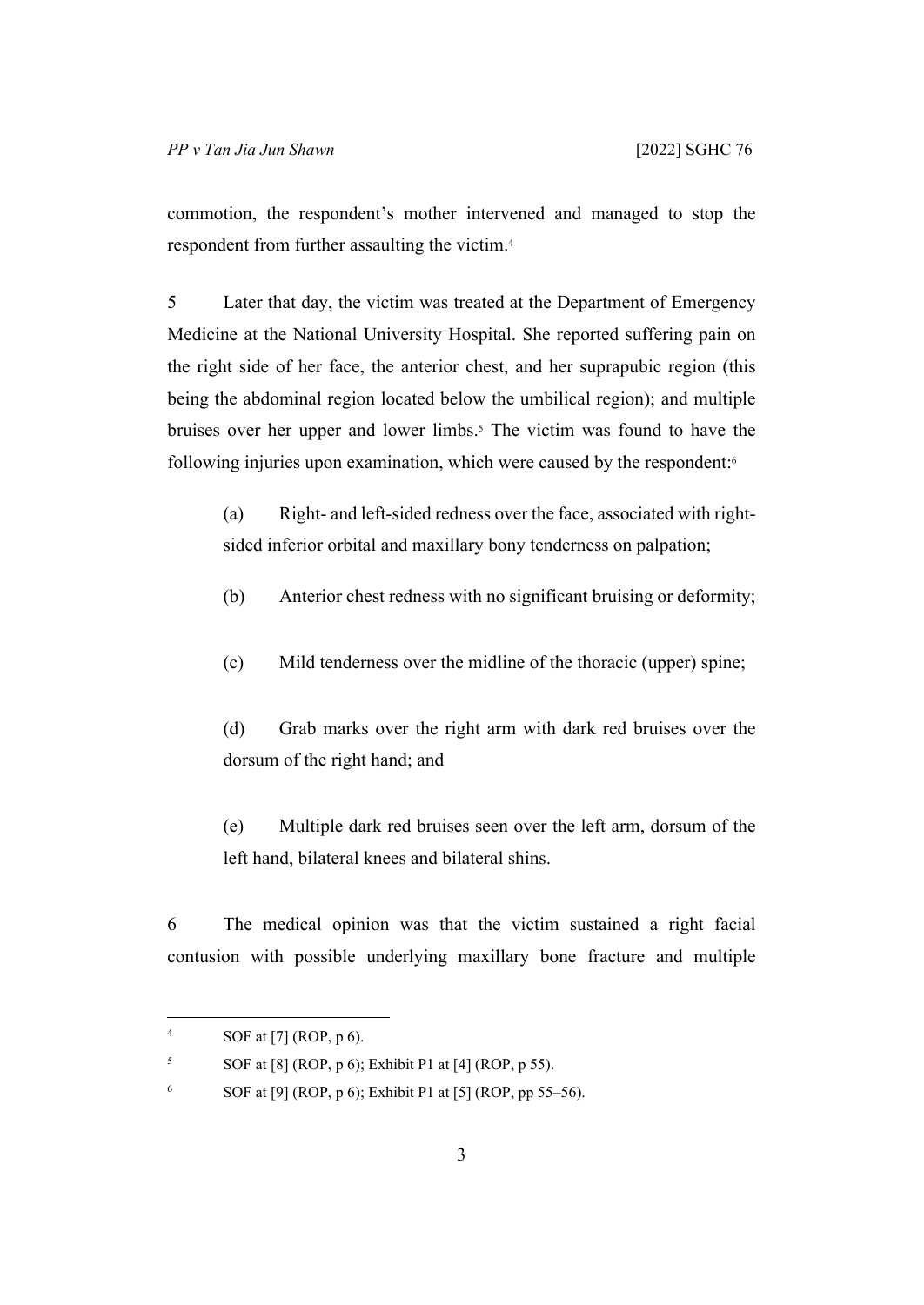superficial injuries.<sup>7</sup> She did not undergo a formal radiograph to confirm the possibility of a maxillary bone fracture due to her ongoing pregnancy and the risk of exposing the foetus to radiation.<sup>8</sup> She was discharged on the same day with medication and was subsequently issued one day of medical leave.<sup>9</sup>

### <span id="page-5-0"></span>**The decision below**

7 In the court below, the Prosecution sought a sentence of at least two weeks' imprisonment.10 The respondent urged the court to impose a fine of \$3,500 or in the alternative, an imprisonment term not exceeding one week.<sup>11</sup> The DJ ultimately imposed a fine of \$3,500 with two weeks' imprisonment in default.

8 In summary, the DJ's reasons were that:

(a) the facts of the present case were unusual and did not "fall within the usual pattern of violence against domestic partner cases" as the incident of abuse was a singular event committed during a heated and emotional argument;<sup>12</sup>

(b) the victim's injuries were minor; $13$ 

<sup>7</sup> SOF at [9] (ROP, p 6); Exhibit P1 at [6] (ROP, p 56).

<sup>8</sup> SOF at [12] (ROP, p7).

<sup>9</sup> SOF at [10] (ROP, p 6); Exhibit P1 at [7] (ROP, p 56).

<sup>&</sup>lt;sup>10</sup> GD at [9] (ROP, p 37).

<sup>&</sup>lt;sup>11</sup> GD at [16] (ROP, p 41).

<sup>&</sup>lt;sup>12</sup> GD at [23] (ROP, p 48).

<sup>13</sup> GD at [17], [22] and [25] (ROP, pp 41, 46 and [49]).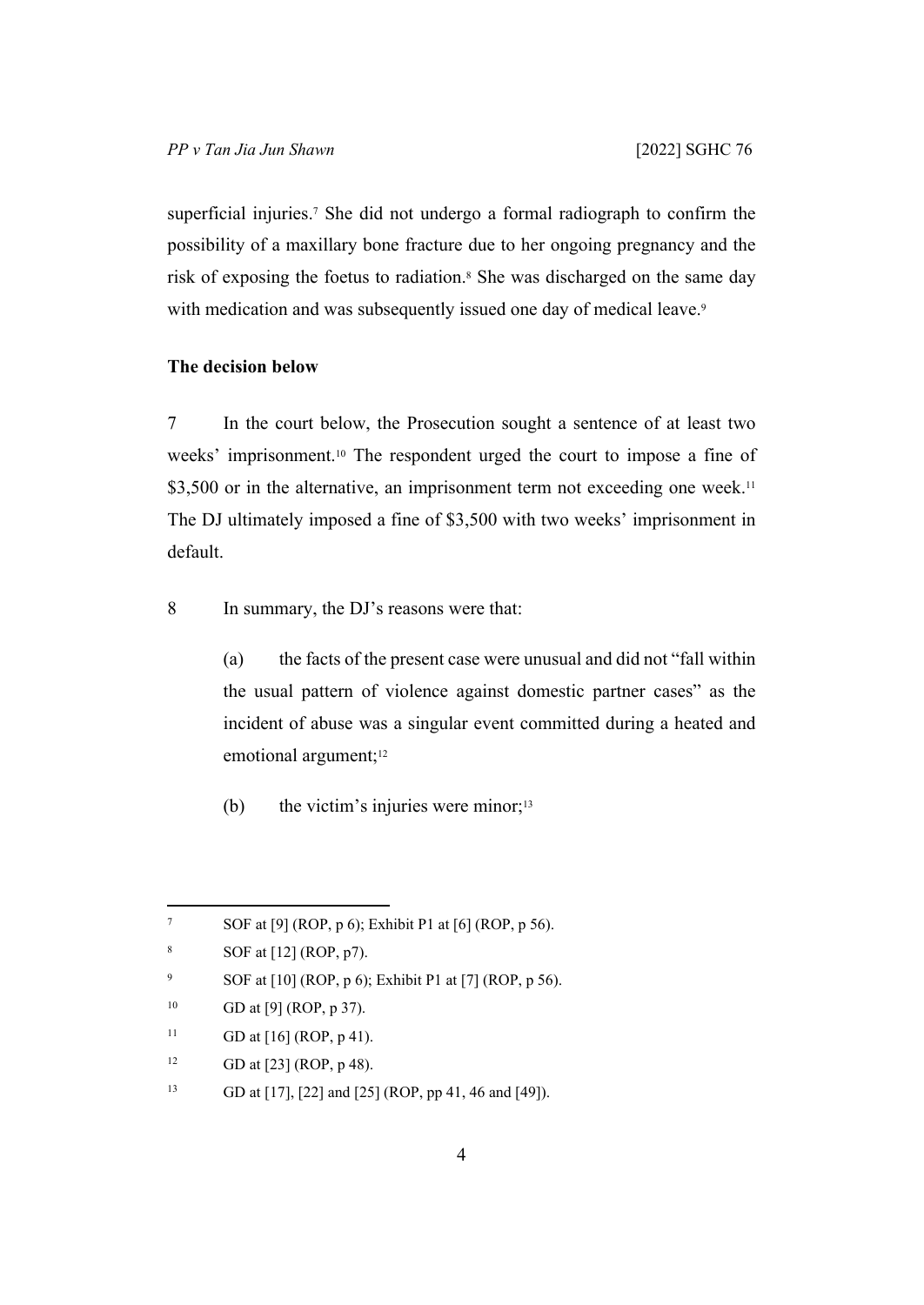(c) the precedents concerning domestic violence cited by the Prosecution were more aggravated than the present case, either because they involved offenders who had breached protection orders by committing the offences they were charged with; or faced multiple charges14; and/or had similar antecedents;

(d) the acts of violence were committed on impulse and the physical altercation between them was not premeditated;15 and

(e) the victim had forgiven the respondent as seen from her letter to the court and her decision to marry him, and that both exceptions in *Public Prosecutor v UI* [2008] 4 SLR(R) 500 ("*PP v UI*") at [56]–[57] applied to the facts of the present case.

# <span id="page-6-0"></span>**The appeal**

9 Both the Prosecution and the respondent agree that the sentencing framework for offences under s 323 of the Penal Code laid down in *Public Prosecutor v Low Song Chye* [2019] 5 SLR 526 ("*Low Song Chye*") and reproduced below applies. Additionally, they agree that as a starting point, the harm caused to the victim would place the offence within Band 1 of the framework.

| <b>Band</b> | <b>Hurt</b> caused                                                                                            | Indicative<br>sentencing range                       |
|-------------|---------------------------------------------------------------------------------------------------------------|------------------------------------------------------|
|             | Low harm: no visible injury or<br>minor hurt such as bruises,<br>scratches, minor lacerations or<br>abrasions | Fines or short<br>custodial term up<br>to four weeks |

<sup>&</sup>lt;sup>14</sup> GD at  $[18]$ – $[23]$  (ROP, pp 41–48).

<sup>15</sup> GD at [25] (ROP, p 49).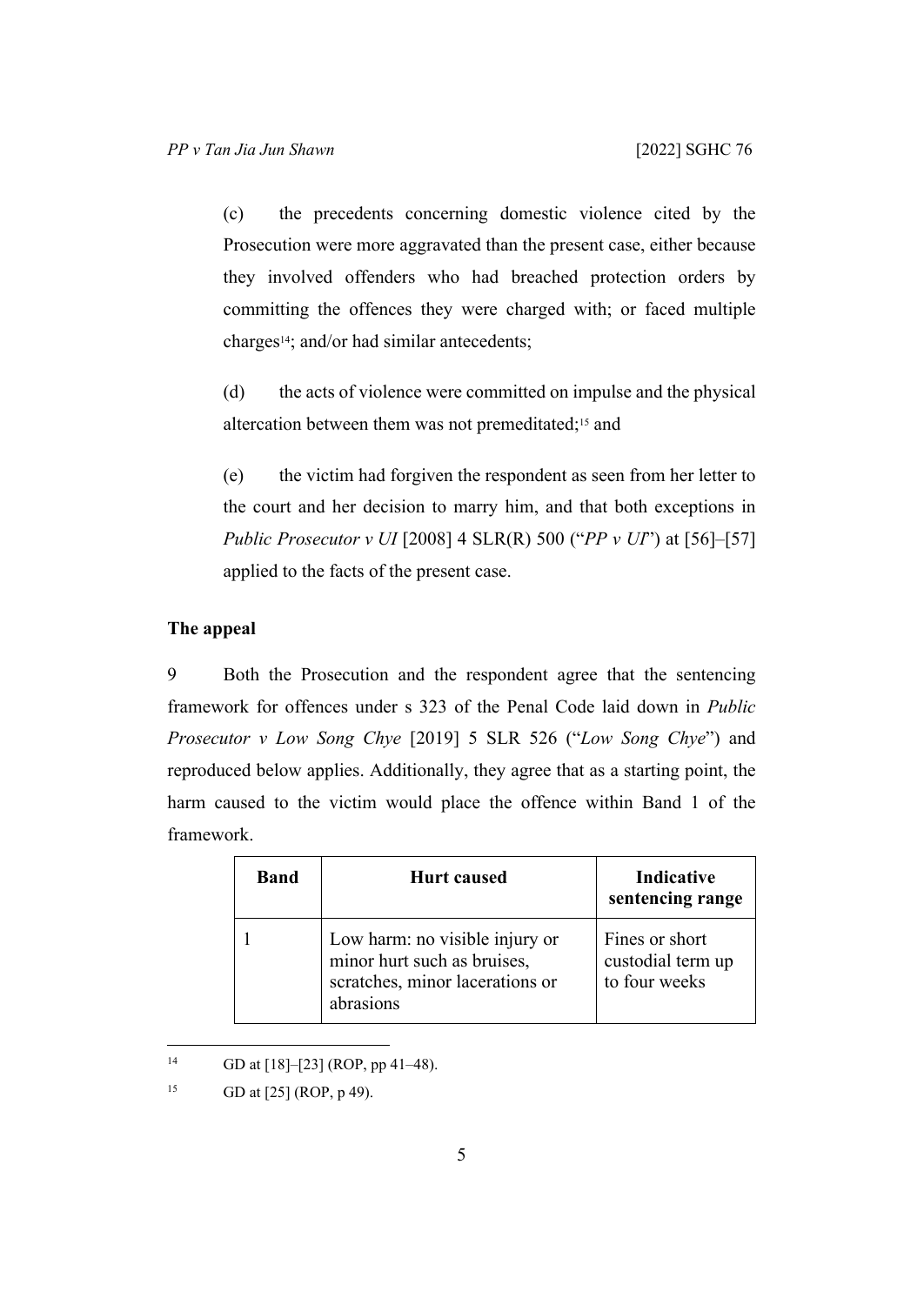| Moderate harm: hurt resulting in<br>short hospitalisation or a<br>substantial period of medical<br>leave, simple fractures, or<br>temporary or mild loss of a<br>sensory function | Between four<br>weeks' to six<br>months'<br>imprisonment |
|-----------------------------------------------------------------------------------------------------------------------------------------------------------------------------------|----------------------------------------------------------|
| Serious harm: serious injuries<br>which are permanent in nature<br>and/or which necessitate<br>significant surgical procedures                                                    | Between six to 24<br>months'<br>imprisonment             |

10 However, the Prosecution submits that the custodial threshold has been crossed and in sentencing the respondent to a fine, the DJ erred by:

(a) failing to take into account the sentencing consideration of general deterrence which is called for in cases of violence committed in the context of intimate relationships;<sup>16</sup>

(b) failing to accord due weight to the aggravating factors such as:  $(i)$  the sustained nature of the assault;<sup>17</sup> and  $(ii)$  the potential harm to the victim's foetus and the victim's physical vulnerability;<sup>18</sup> and

(c) placing undue weight on the victim's forgiveness of the respondent.<sup>19</sup>

11 Accordingly, the Prosecution submits that a sentence of two weeks' imprisonment is more appropriate on the facts of the case.<sup>20</sup>

<sup>16</sup> Appellant's Submissions ("AS") at [27].

 $17$  AS at [31]–[34].

<sup>&</sup>lt;sup>18</sup> AS at [36]-[38].

 $19$  AS at [39]–[49].

<sup>20</sup> AS at [3].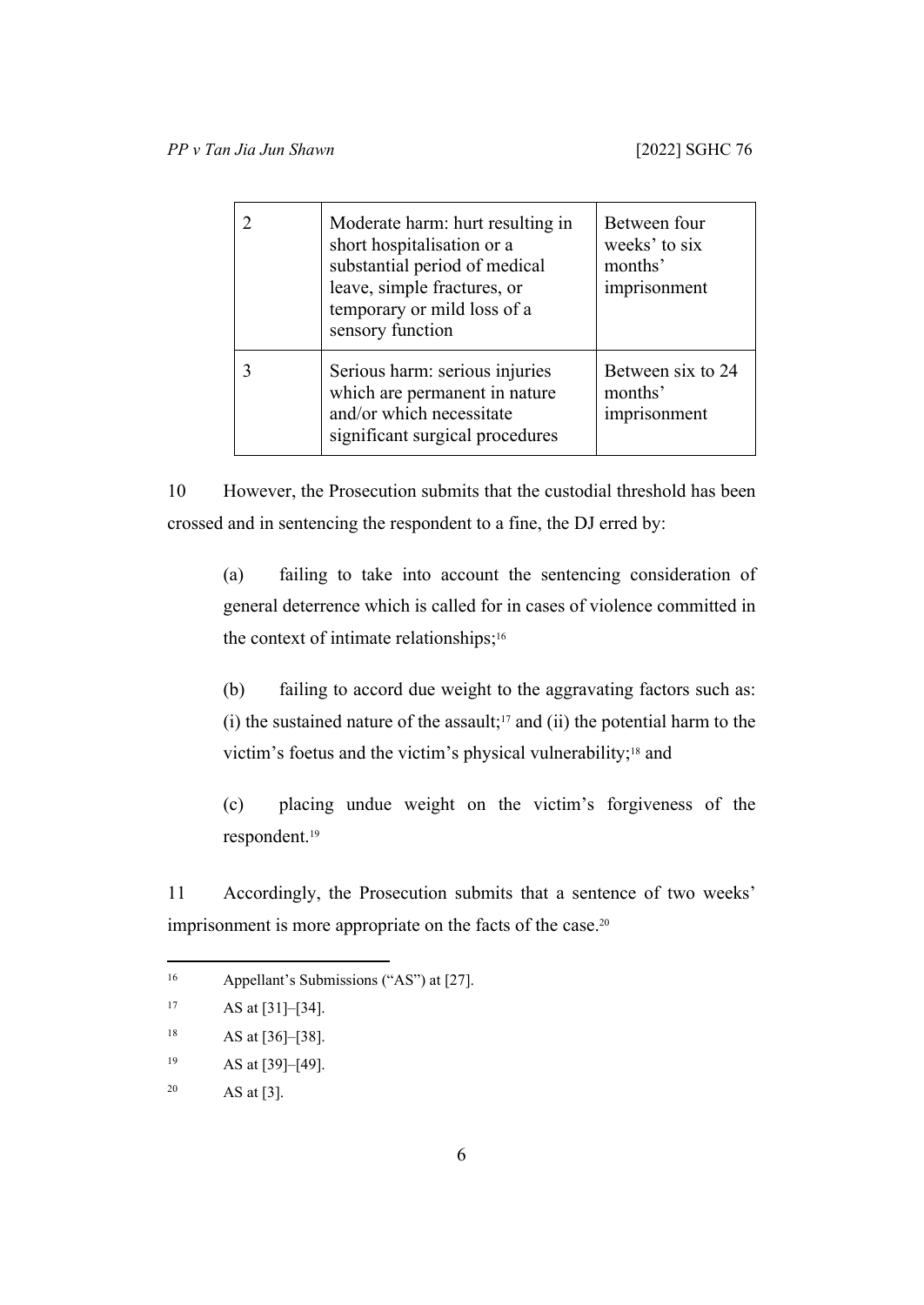12 Conversely, the respondent argues that the fine of \$3,500 imposed by the DJ is appropriate. The assault was not premeditated, particularly violent or protracted in nature.21 Further, it was a "singular event", and the respondent did not have any prior history of using violence against the victim. Importantly, he emphasises that they have since reconciled and plan to get married after the conclusion of this appeal. Therefore, a custodial sentence would aggravate the victim's distress, and result in the victim being "victimised again". In this connection, the respondent refers to the victim's letter tendered in the court below, where she urged the DJ to be mindful that any sentence "might significantly hurt [them] in the planning of [their] future together".22 Finally, the respondent argues that "the victim's forgiveness (of the respondent) is relevant to the determination of harm suffered as a result of the offence."23 In effect, that the victim's forgiveness demonstrates that the damage done by the offence to her is less than what would normally be the case.<sup>24</sup>

### <span id="page-8-0"></span>**My decision**

### <span id="page-8-1"></span>*Deterrence as the predominant sentencing consideration*

13 The Prosecution submits that the DJ erred in failing to recognise and give sufficient weight to the public interest in deterring domestic violence and violence committed in the context of intimate relationships.

14 Before I consider this submission in detail, it bears emphasising the function of deterrence (specifically, general deterrence) as a sentencing

<sup>21</sup> Respondent's submissions ("RS") at [30] and [32].

<sup>&</sup>lt;sup>22</sup> RS at [45].

<sup>&</sup>lt;sup>23</sup> RS at [47].

<sup>&</sup>lt;sup>24</sup> RS at [50].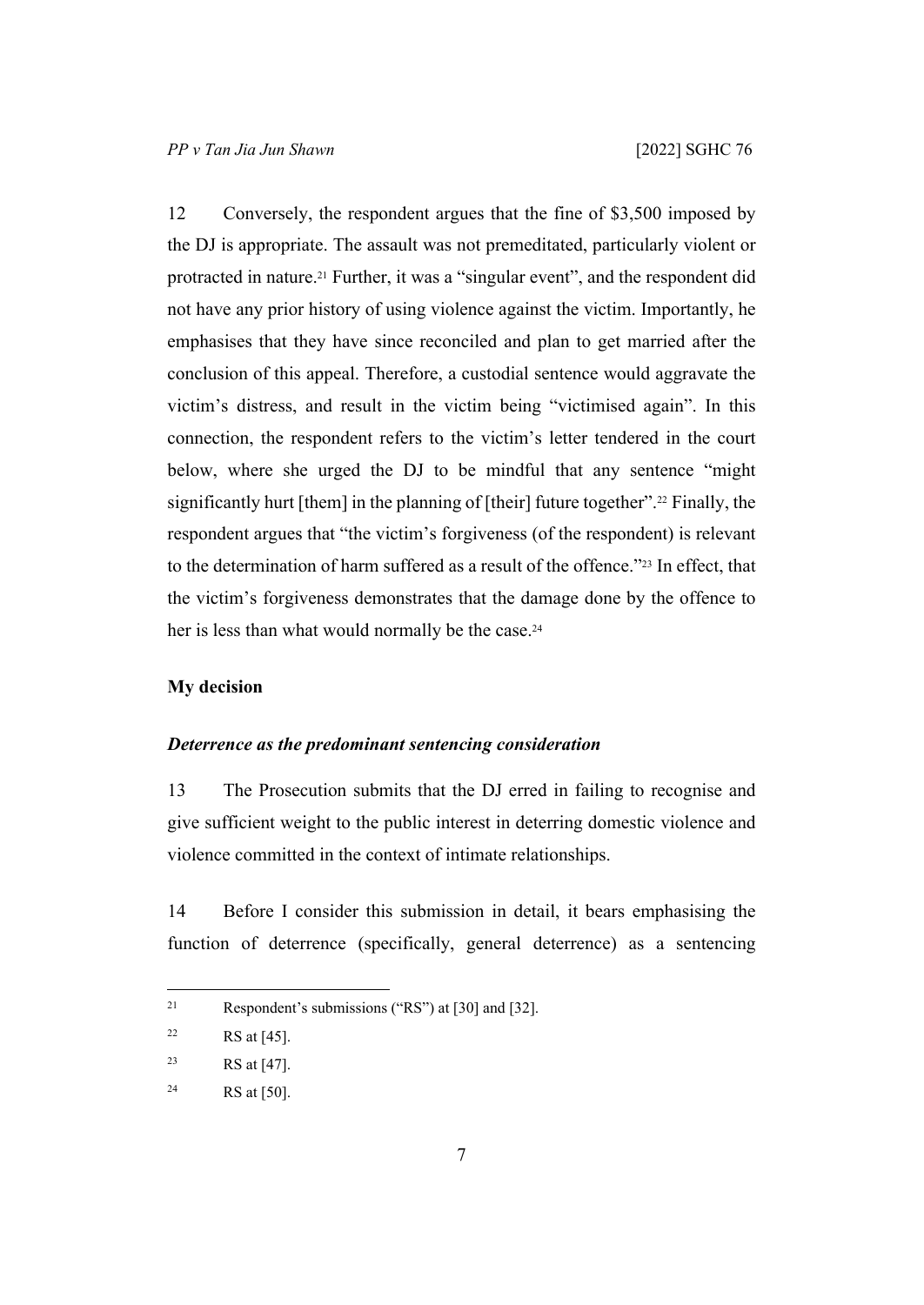principle. In *Tan Kay Beng v Public Prosecutor* [2006] 4 SLR(R) 10 at [31], V K Rajah J (as he then was) opined as follows:

… [Deterrence] is premised upon the upholding of certain statutory or public policy concerns or alternatively, upon judicial concern or disquiet about the prevalence of particular offences and the attendant need to prevent such offences from becoming contagious. Deterrence, as a sentencing principle, is also intended to create an awareness in the public and more particularly among potential offenders that punishment will be certain and unrelenting for certain offences and offenders.

<span id="page-9-0"></span>15 The Prosecution relies on this court's decision in *Public Prosecutor v Satesh s/o Navarlan* [2019] SGHC 119 ("*Satesh*") to argue that a deterrent sentence in the form of a custodial term is warranted, as the present case involves violence committed in the context of an intimate relationship. In *Satesh*, Tay Yong Kwang JA observed that:

13 It has been held that violent acts are particularly heinous when they are committed within the confines of a familial relationship as they *constitute an abuse of the bonds of trust and interdependency that exist between family members*. Thus, there is a strong need to deter anyone who might resort to such violence (*Public Prosecutor v Luan Yuanxin*  [2002] 1 SLR(R) 613 ("*Luan Yuanxin*") at [17]) …

14 It is clear therefore that the principle of deterrence features prominently in offences of domestic violence. The present case is no exception.

[emphasis added]

16 It is important to recognise precisely what the law is concerned with when calling for deterrent sentences in cases involving domestic violence and violence between parties in an intimate relationship. To my mind, deterrence is warranted in such situations because there has been an abuse of the bonds of trust and interdependency that exist between the parties. Thus, the courts seek to uphold the public interest in preventing such abuse by imposing deterrent sentences as a signal of society's opprobrium. This is clear from the passage in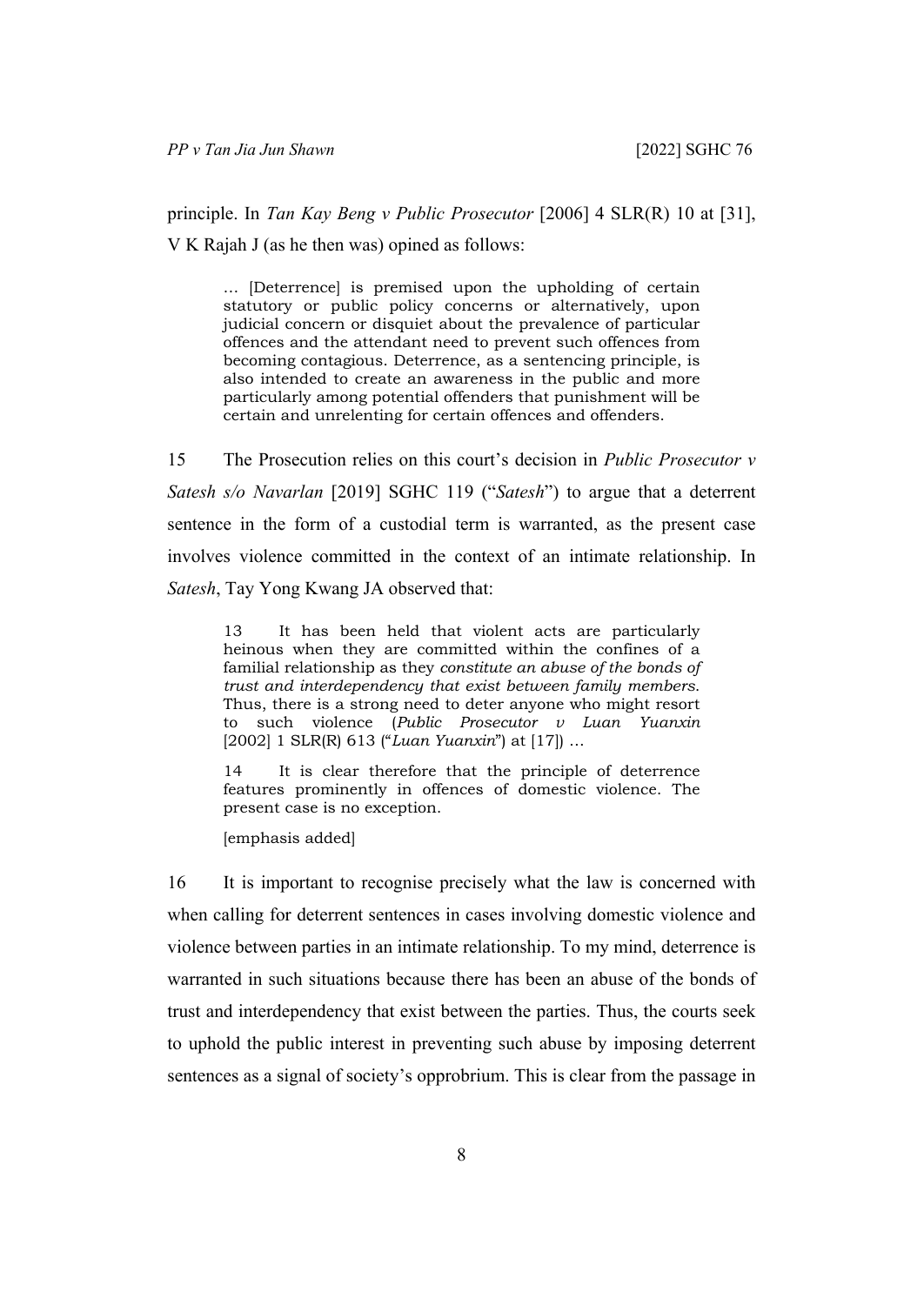*Satesh* quoted earlier (at [\[15](#page-9-0)]). In fact, this too was acknowledged by Parliament to be the driving force behind the introduction of ss 74C and 74D of the Penal Code, which provide for enhanced penalties where specified offences under Chapter 16 (*ie*, offences affecting the human body) are committed against persons in intimate or close relationships. During the Second Reading of the Criminal Law Reform Bill, Minister for Home Affairs, Mr K Shanmugam stated<sup>-25</sup>

In many serious domestic abuse cases, the *abuser exploits the trust of the victim to abuse them*. The victims often find it difficult to leave such partners due to the emotional and psychological manipulation which is frequently found in such relationships.

… These amendments will mean that such perpetrators who abuse victims, *where the victims trust and depend on them*, the abusers will face much more severe punishments.

[emphasis added in italics and bold italics]

17 The law is thus not primarily concerned with deterring violence between parties in certain categories of relationships per se. Rather, the underlying inquiry is whether there has been an abuse of trust and interdependency associated with the relationship between the parties. Invariably, where violence is committed between parties in certain categories of relationships, for example, familial relationships, there is almost always an abuse of trust and interdependency. However, in other cases, whether such abuse has been occasioned is a fact-specific inquiry.

18 Although the respondent and the victim were in a romantic relationship at the time, I do not think that a deterrent sentence is specifically warranted on account of this relationship. The respondent's violent outburst arose out of a

<sup>&</sup>lt;sup>25</sup> Appellant's Bundle of Authorities at  $p$  266.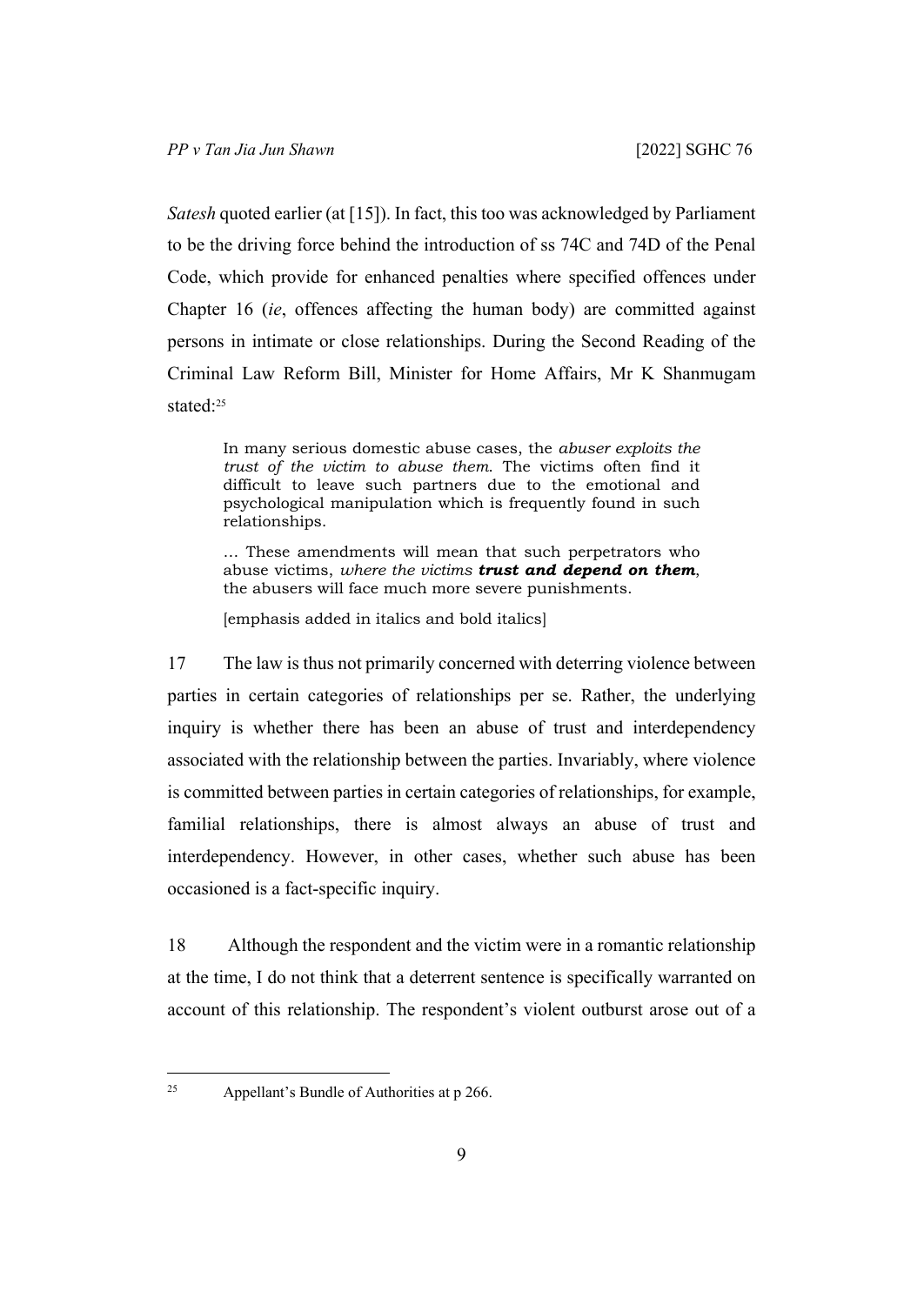heated argument between him and the victim over the decision of whether to proceed or terminate the latter's pregnancy. I accept that it was unplanned and out of character. The facts did not disclose any abuse of trust and interdependency of the victim on the part of the respondent. The public interest of protecting victims of violence whose trust has been exploited does not, in my view, apply here.

19 Nonetheless, in such situations of unprovoked violence against a vulnerable victim, it is plain that general deterrence is still the paramount sentencing consideration. The reason for this is simple and captured succinctly in the dicta of Woo Bih Li J in *Public Prosecutor v BPK* [2018] 5 SLR 755 at [11]:

General deterrence was necessary to send the important signal that *the law would not condone violence as a solution to problems,* however personal they may be, and however angry or justified one might feel… the focus here was on the law's expectation of self-restraint even in moments of grave anger and in relation to disputes of a personal nature, and this reminder was relevant to more than just the Accused… [emphasis added]

20 One can appreciate that such a critical decision as to whether to proceed or terminate a pregnancy must have been immensely stressful for the respondent and the victim. However, that is no legitimate excuse for the respondent to respond with violence, especially against the victim who would have been disproportionately affected by the consequence of their decision.

## <span id="page-11-0"></span>*Custodial threshold is crossed*

21 I now turn to address the main contention in this appeal, namely, whether the custodial threshold has been crossed.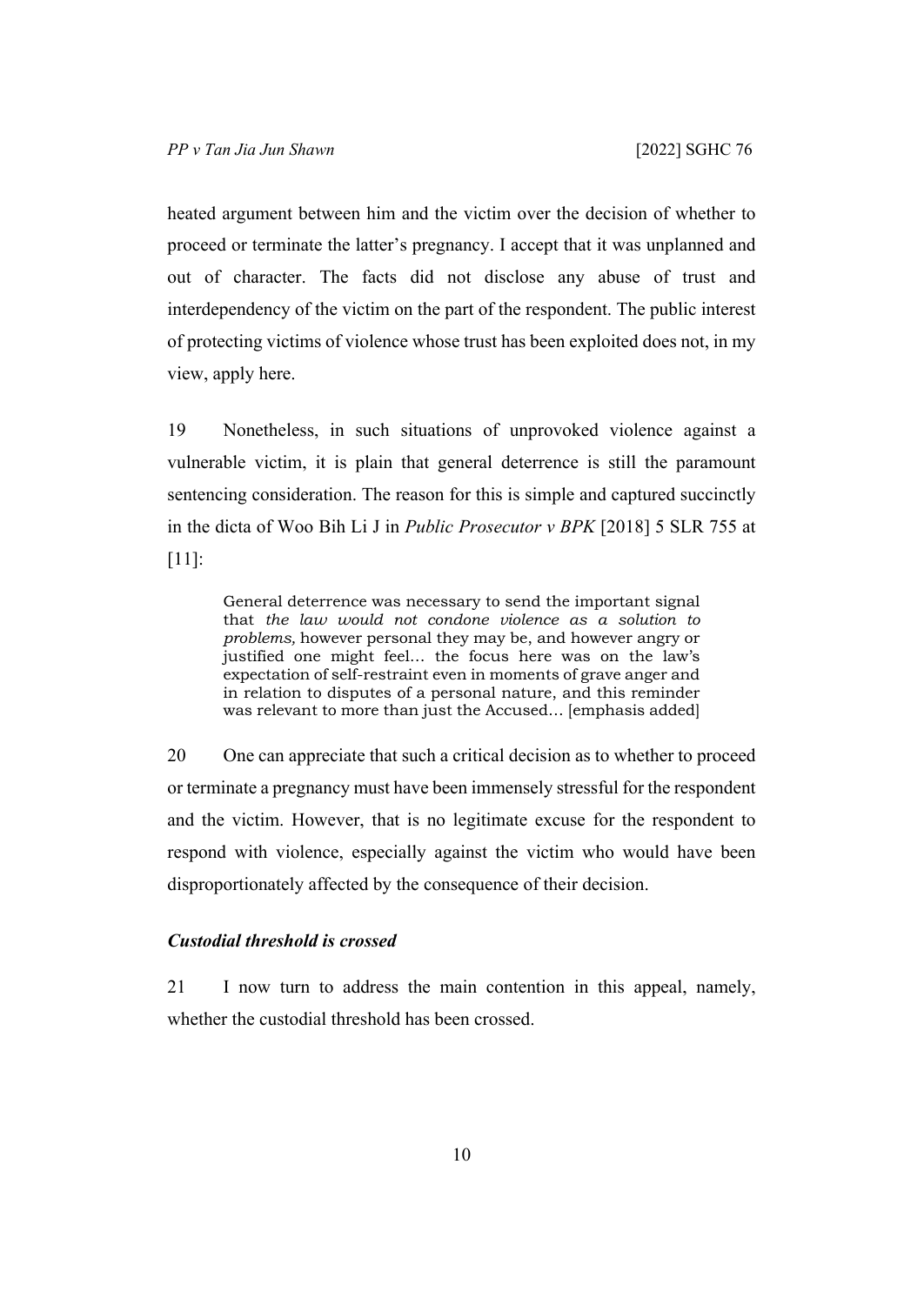22 As I observed earlier, both the Prosecution and the respondent agree that the sentencing framework for voluntarily causing hurt offences as laid down in *Low Song Chye* applies. I see no reason to depart from this. I only note that the range of sentences in *Low Song Chye* will have to be adjusted to take into account the increase in the prescribed punishment range for offences under s 323 of the Penal Code, consequent to the amendment introduced by s 95 of the Criminal Law Reform Act 2019 (Act 15 of 2019), which increased the maximum custodial term from two to three years' imprisonment. However, for the avoidance of doubt, I do not think that the failure of the Prosecution or the respondent to raise this has any material impact on the sentence to be imposed.

23 Having considered the relevant sentencing factors and the importance of general deterrence, I am of the view that the fine imposed on the respondent is manifestly inadequate, and the custodial threshold has necessarily been crossed in the present case.

### <span id="page-12-0"></span>*Harm*

24 At the first stage of the sentencing inquiry, the court considers the hurt caused by the offence in determining the appropriate sentencing band and identifying where the particular case falls within the applicable indicative sentencing range (see *Low Song Chye* at [78(a)]). The harm assessed at this stage is limited to *actual* harm, and potential harm is to be considered at the second stage of the inquiry (see *Low Song Chye* at [79]).

25 It is undisputed by the parties that the harm caused to the victim in the present case falls within Band 1 of the *Low Song Chye* framework. I agree. Based on this factor alone, a fine is the appropriate indicative starting point. However, it is clear that there are several culpability enhancing factors which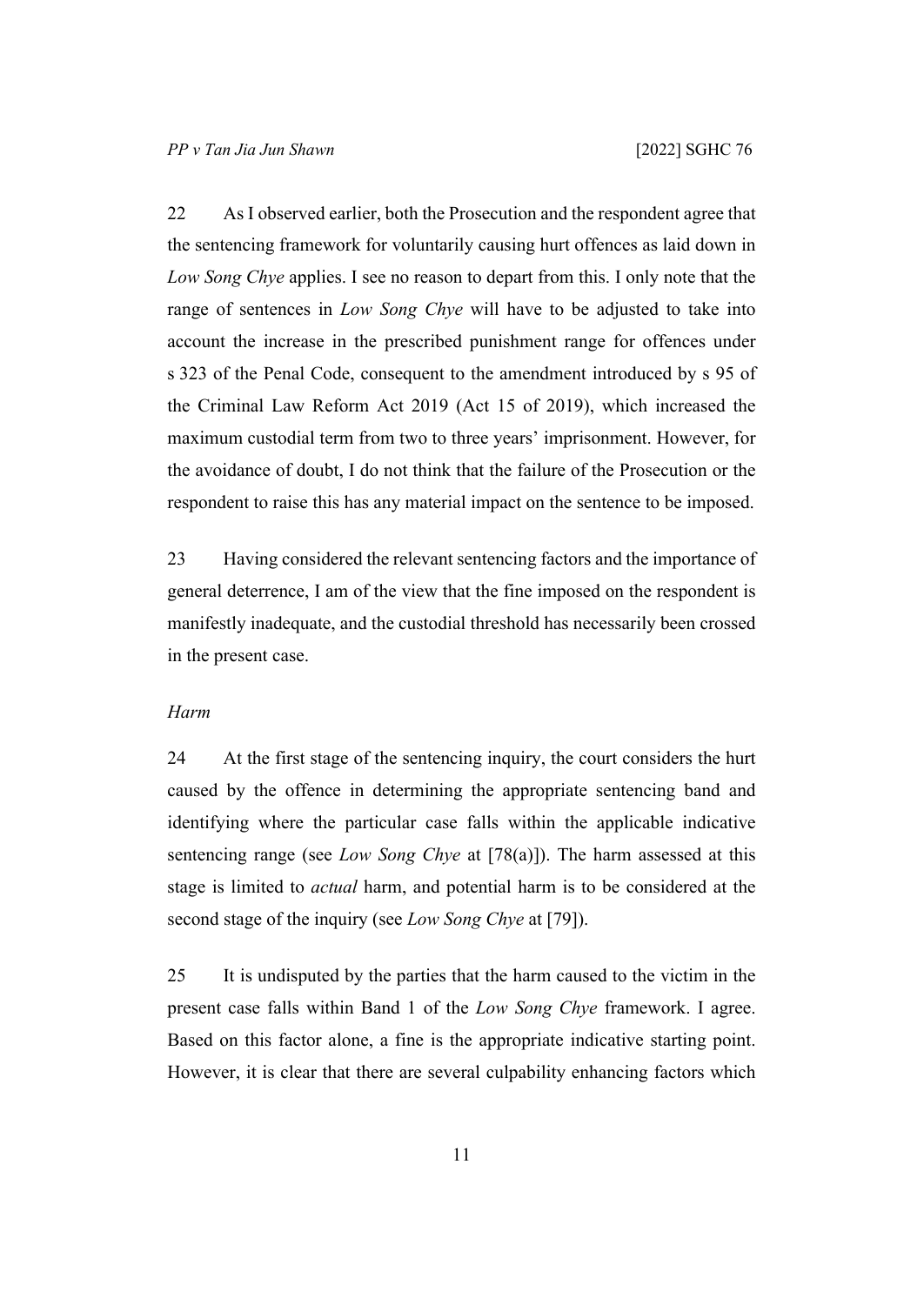the DJ failed to appreciate in arriving at her decision not to impose a custodial sentence. It is to these factors that I now turn to analyse.

#### <span id="page-13-0"></span>*Culpability*

26 The Prosecution submits that the DJ erred by failing to have regard to two main culpability enhancing factors: (a) the sustained nature of the assault; and (b) the potential harm to the victim's foetus and the victim's physical vulnerability. For reasons I will elaborate on later, I am satisfied that the DJ made several errors in her assessment of the respondent's culpability.

<span id="page-13-2"></span><span id="page-13-1"></span>(1) Sustained and vicious nature of the assault

27 First, I am of the view that the DJ erred in failing to consider the sustained and vicious nature of the respondent's assault. In the court below, the DJ accepted the respondent's explanation that his acts of violence were committed in the context of his struggle to leave the room in order to end the argument with the victim. On the respondent's account, the victim had held onto him and refused to let him leave.<sup>26</sup> In this appeal, the respondent similarly urges the court to take cognisance of this context when assessing his culpability.

28 Yet, even if I accept this to be an accurate account of the events as they unfolded, the respondent's attempted justification for his assault does little to minimise his culpability. His resort to violence was a wholly disproportionate response to the situation. Not only did he admit to delivering multiple punches to the victim's face and punching and kicking her abdominal area, but it is also clear that he had inflicted more extensive injuries to the rest of her body, including her chest, spine and limbs, as evidenced by the medical report (Exhibit

<sup>26</sup> GD at [25] (ROP, p 49).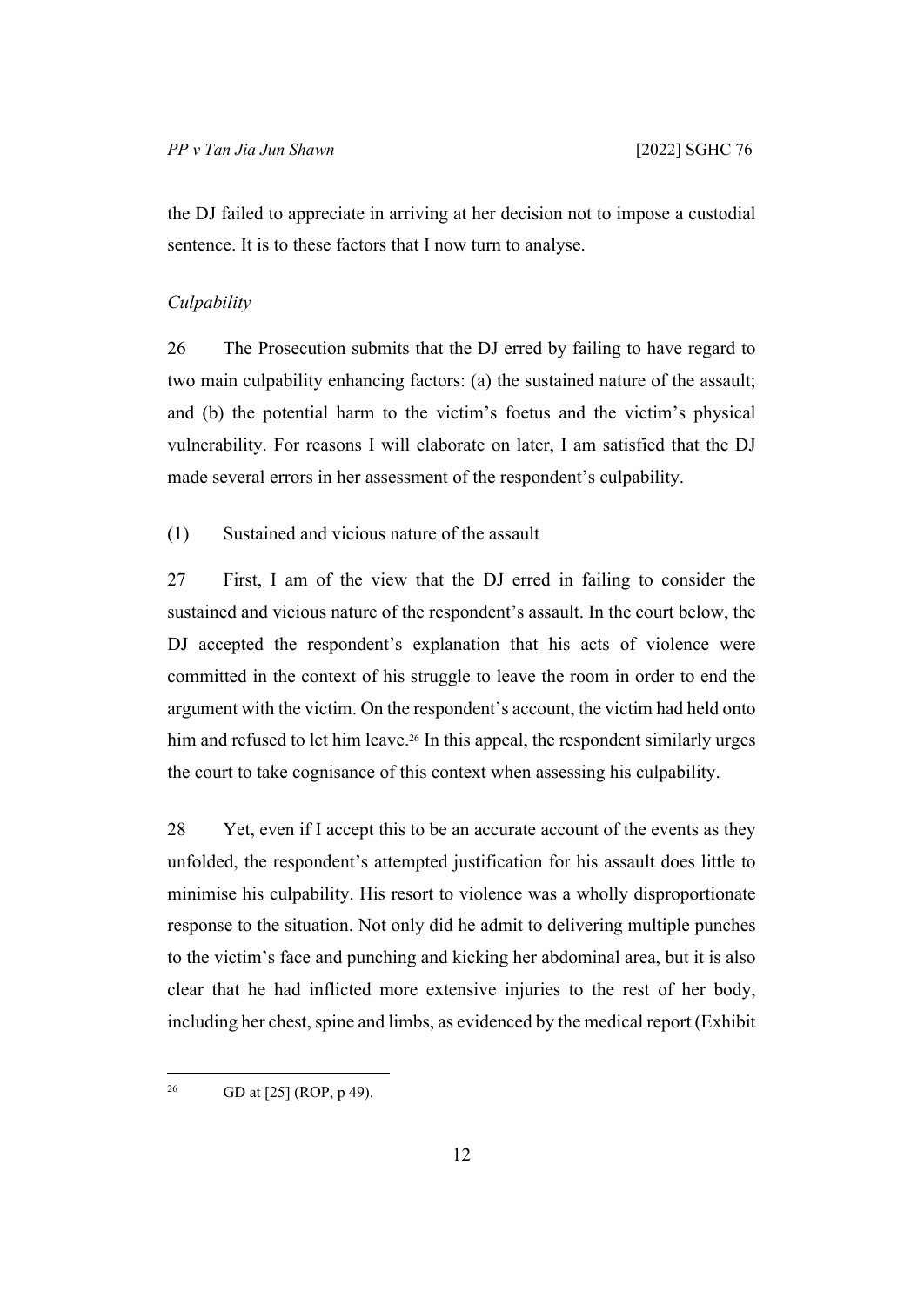P1). It is also notable that the respondent directed blows at the victim's face which is a vulnerable part of her body.

29 Moreover, as the Prosecution rightly observed, the respondent did not merely deliver a one-off blow, but instead engaged in a continuous and persistent assault against the victim, with each strike delivered with the intention to cause hurt to her. Crucially, the respondent did not desist of his own accord, but only ceased his violence after his mother overheard the commotion and intervened. To this end, it is unconscionable that the respondent now seeks to downplay his culpability by arguing that his offending conduct was not protracted in nature and that his acts were not especially violent.27 This raises a doubt as to whether he is truly as remorseful as he claims in his letter tendered to the court below.<sup>28</sup>

30 Unfortunately, the DJ did not address the aggravating circumstances of the respondent's act of violence against the victim in her GD. Moreover, to the extent that the DJ accorded any mitigating weight to the fact that the acts of violence by the respondent were committed on "impulse" and without premeditation,29 I find this to be entirely misconceived. It is trite that while premeditation is an established aggravating factor, its absence operates only as a *neutral* factor and carries no mitigating value at all.

<sup>27</sup> RS at [32].

<sup>&</sup>lt;sup>28</sup> RS at [6] and Annex A of Exhibit D1 (ROP, pp 202–203).

<sup>&</sup>lt;sup>29</sup> GD at [25] (ROP, p 49).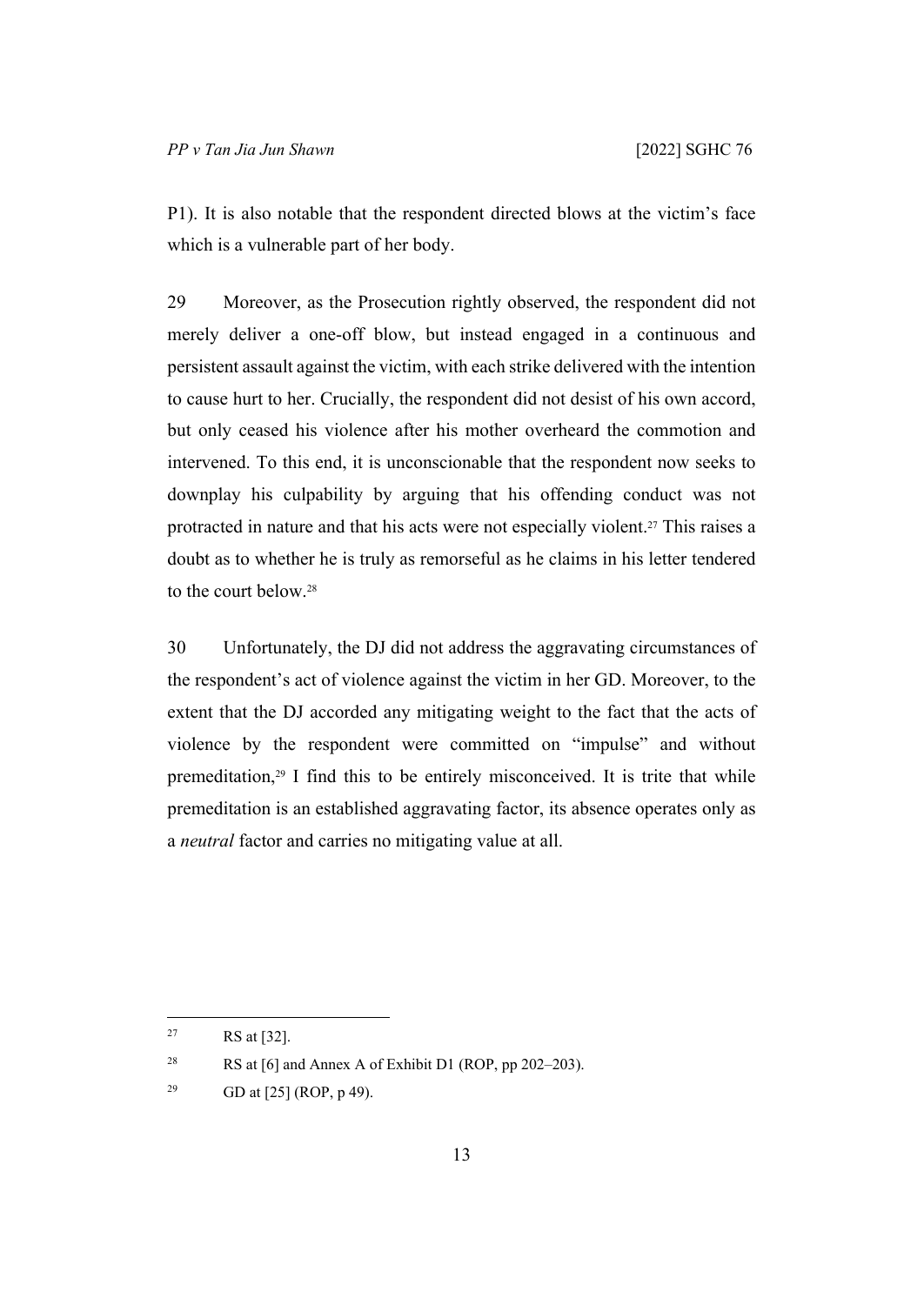<span id="page-15-0"></span>(2) Vulnerable victim and potential harm to the foetus

31 Second, I am of the view that the respondent's culpability is further heightened due to the victim's physical and emotional vulnerability, as well as the potential harm to the foetus.

32 It cannot be ignored that the victim in the present case was particularly vulnerable. At the material time, she was about nine weeks' pregnant, and the respondent was well-aware of that. Yet, he had deliberately and viciously directed multiple punches and kicks at the victim's abdominal area. In this regard, I accept the Prosecution's submission that the potential harm to the foetus that could have resulted is a relevant factor that should have been taken into account in the sentencing analysis. It did not matter in the slightest that the respondent and the victim eventually decided to terminate the pregnancy.

33 Moreover, I find that there is an additional dimension of vulnerability unique to pregnant victims who suffer from acts of violence perpetrated against them – this being the emotional distress arising out of the fear for the potential loss of their unborn child. At the time, the respondent and the victim had yet to arrive at a decision on whether to proceed with the victim's pregnancy. As the respondent inflicted blow after blow on the victim, she must not only have feared for her own safety, but also for the safety of the child in her womb.

34 Based on an examination of the GD, I am not satisfied that the DJ fully appreciated the extent of the respondent's culpability in view of the victim's vulnerability and the potential harm to the foetus.

<span id="page-15-1"></span>35 Therefore, it is patently clear to me that after an assessment of the seriousness of the offence, the custodial threshold has undoubtedly been crossed in this case.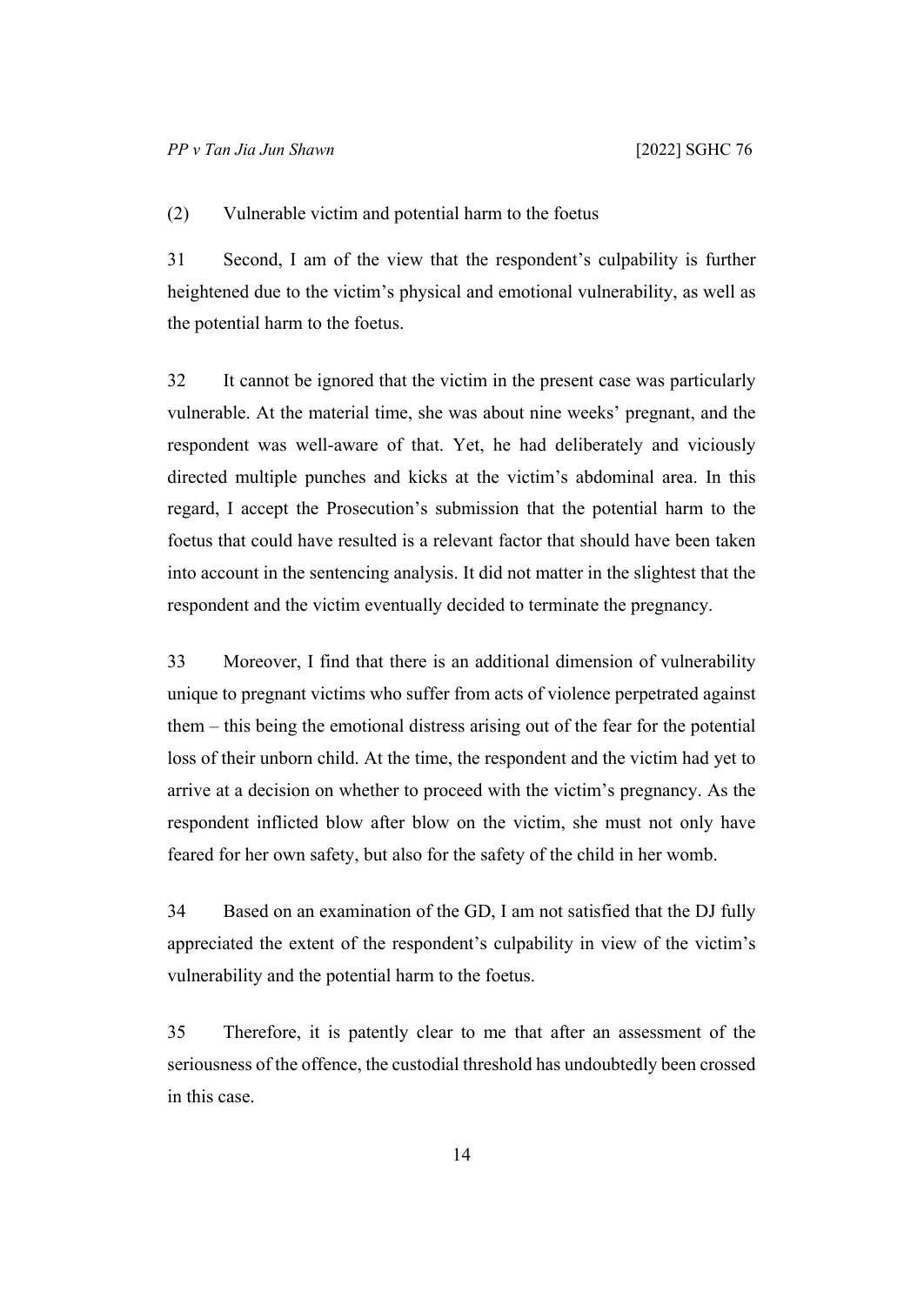### <span id="page-16-0"></span>*Forgiveness as a mitigating factor*

36 Lastly, the Prosecution submits that the DJ wrongly regarded the victim's forgiveness as a mitigating factor. In the alternative, that the DJ had placed undue weight on forgiveness in arriving at the sentence imposed on the respondent.

37 Before I address the Prosecution's arguments, I first proceed to consider the treatment of forgiveness as a mitigating factor as established by case law.

38 In *PP v UI*, the Court of Appeal set out the starting point that forgiveness should *not* ordinarily be regarded as a mitigating factor capable of affecting the sentence to be imposed on an offender:

48 In our view, whilst forgiveness is a great force for good to the extent that the act of forgiving often has a beneficial effect on the victim (such as enabling him or her to let go of the pain and hurt inflicted by the offender), there is little place for forgiveness in the field of criminal law, which punishes offenders on the basis that they have committed criminal acts against the State.

…

51 … The forgiveness shown by the victim to the offender should not impinge on the sentence to be passed by the court as forgiveness bears no relation to the liability for punishment.

39 However, the Court of Appeal went on to opine that this was subject, *possibly*, to the two following exceptional situations (see *PP v UI* at [57]):

(a) situations where the sentence imposed on the offender would aggravate the victim's distress; and

(b) situations where the victim's forgiveness provided evidence that his or her psychological and/or mental suffering as a result of the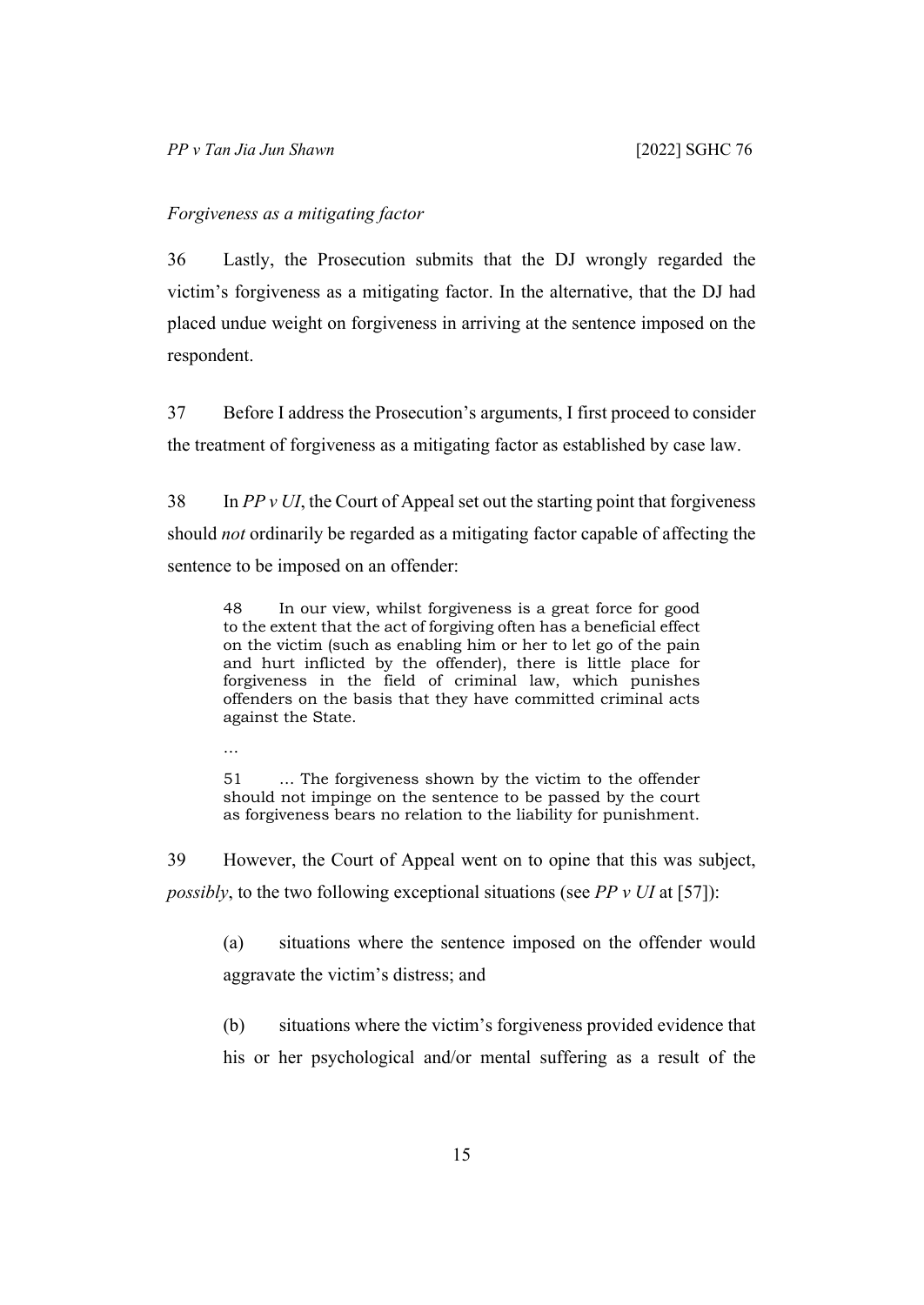offender's criminal conduct must be very much less than would normally be the case.

40 Bearing in mind the Court of Appeal's observations, it is clear that the question for determination is whether either or both of the two exceptional situations listed above are demonstrated on the facts. In the court below, the DJ answered this question in the affirmative, relying primarily on a handwritten letter by the victim which was tendered to the court.<sup>30</sup>

41 However, having carefully considered the victim's letter, I respectfully disagree with the DJ's findings in this regard. I find that the DJ failed to explain precisely how the quotations she reproduced from the victim's letter constituted evidence which satisfied the two exceptional situations set out in *PP v UI*.

42 In relation to the first situation, I am of the view that there is insufficient evidence to prove that the victim's distress would be aggravated by the imposition of a custodial term of the length submitted by the Prosecution. The main tenor of the victim's letter was to express her belief in the respondent's capacity for change. It went no further than to demonstrate her forgiveness and concern for him. For instance, she wrote: "I do not wish for this charge to have a negative impact on *his* future, academically and socially." However, the respondent argues that the victim's request for the court to have consideration to the impact on the sentence passed as "it might significantly hurt [them] in the planning of [their] future together", necessarily leads to the inference that she did not wish for the respondent to receive a custodial sentence and that such a sentence would aggravate her distress. I am unable to accept this argument. In my view, this request did not clearly indicate that the victim's distress would be

<sup>30</sup> Annex B of Exhibit D1 (ROP, p 205).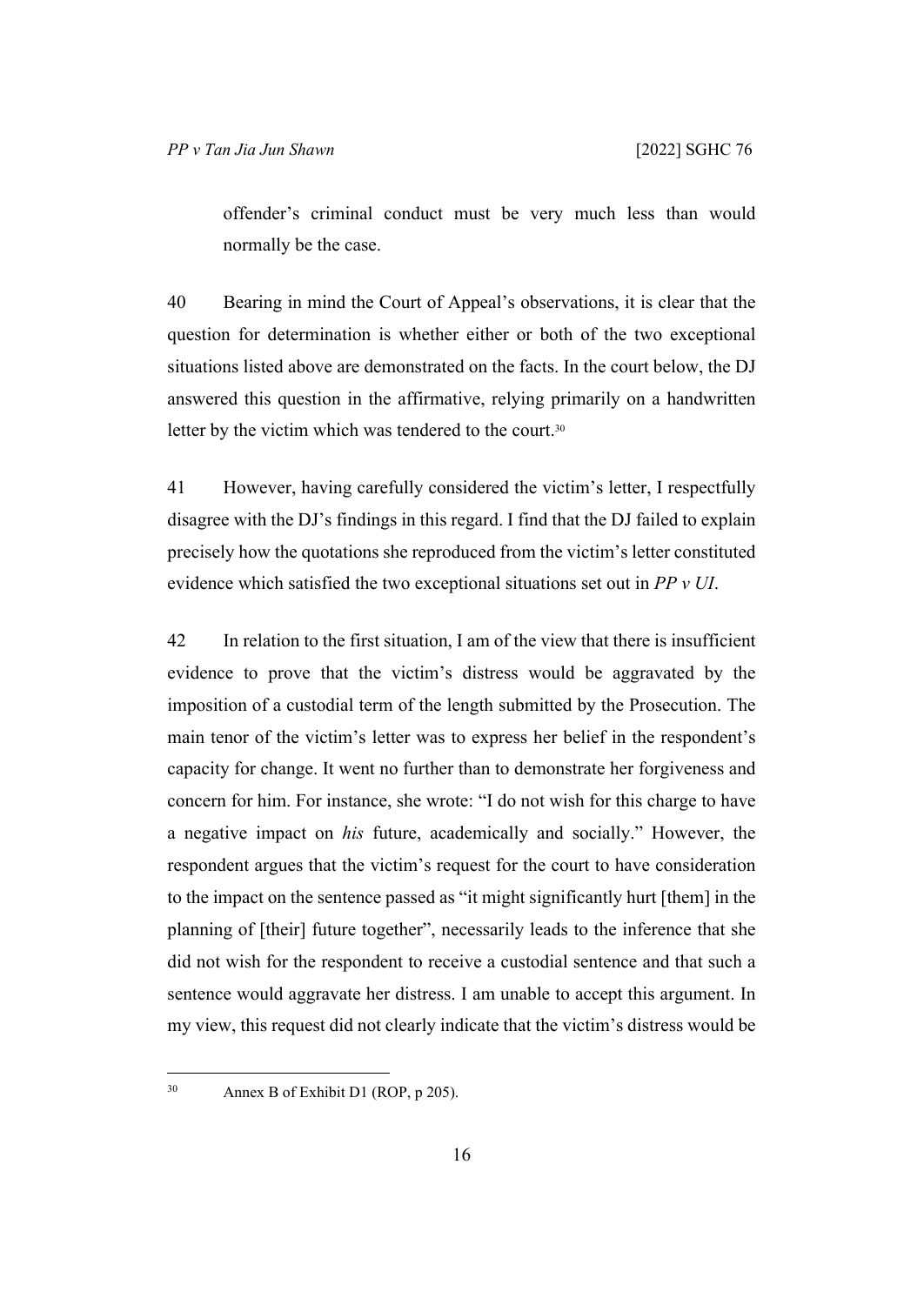aggravated on account of the imposition of a short custodial sentence. First, any negative impact which was to be suffered by the victim was framed in tentative terms. Second, the victim did not expressly explain how a short custodial sentence would specifically aggravate her distress, as opposed to any other sentence imposed. Third, I note that the victim herself acknowledged that the respondent had "broke the law" and she "[did] not believe that he should get off without any punishment".

43 I acknowledge that imposing a custodial sentence on the respondent may be of some concern to the victim, but it certainly would not aggravate her distress such as to satisfy this exception. I should add that, in the absence of a clear and unequivocal indication that a victim's distress would be significantly aggravated, this exception is unlikely to be satisfied. A finding that a victim's distress would be aggravated is more likely to be arrived at in a situation where the sentence to be imposed on the offender is an especially onerous one, for example, where the custodial term is of a considerable length. This high threshold for the application of the exception is, in my view, consistent with the recognition of the general principle that forgiveness should ordinarily not factor into the court's deliberation of the appropriate sentence to impose in criminal cases.

44 In relation to the second situation, I note that the Court of Appeal in *PP v UI* at [60], had regard to a case commentary in the Criminal Law Review (see [1996] Crim L R 210 at 212) by Lord Bingham CJ of the decision in *R v James Kevin Hutchinson* (1994) 15 Cr App R (S) 134, which restricted its application to a "limited range of offences only". In *PP v UI* itself, the Court of Appeal at [60], held that this limited range of offences would not include the offence of rape committed against a young girl. This was so especially if the victim is the offender's own child, as public interest requires that the offender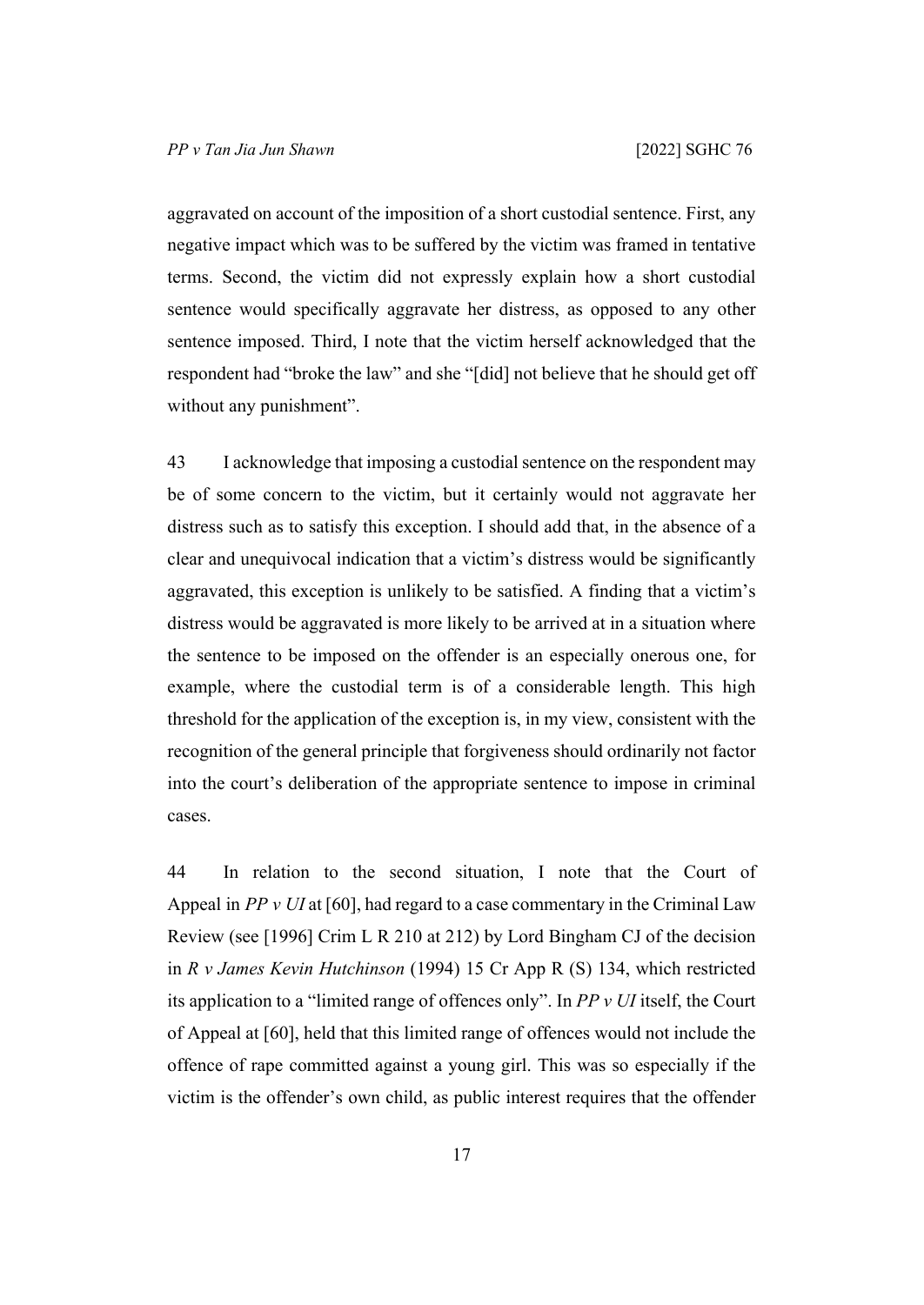be punished with what he deserves, regardless of whether or not the victim displays a relative lack of suffering. I similarly find that this "limited range of offences" does not include the offence committed in the present case. In my view, public interest requires that the respondent be punished in a manner that is commensurate with the seriousness of his criminal conduct, due to the factors discussed above at [\[27](#page-13-2)]–[\[35](#page-15-1)].

45 In any event, it bears emphasis that where forgiveness is relevant as a mitigating factor, it merely serves as a *moderating* influence on the *severity* of the sentence; it should not in any way determine the *type* of sentence to be imposed. Ultimately, what should determine the type of sentence to be imposed is the gravity of the offence committed, reflecting the harm caused to the victim, the culpability of the offender and other relevant sentencing principles. Thus, where the custodial threshold has been crossed based on an assessment of these factors, the victim's forgiveness cannot, and should not, be accorded such significant weight as to justify the imposition of a fine instead.

### <span id="page-19-0"></span>**Conclusion**

46 A custodial sentence is unquestionably warranted in this case. Such a sustained and vicious act of violence committed against a pregnant victim must be visited with a condign punishment which reflects the gravity of the offence. The criminal justice system functions to protect those who have been or may be victims of violence. The sentence to be imposed must send an unequivocal message to would-be perpetrators that such behaviour is totally unacceptable and will not be tolerated by our courts. The sentence must give emphasis to the need for specific and general deterrence, punishment and to reflect society's strong disapprobation of such conduct.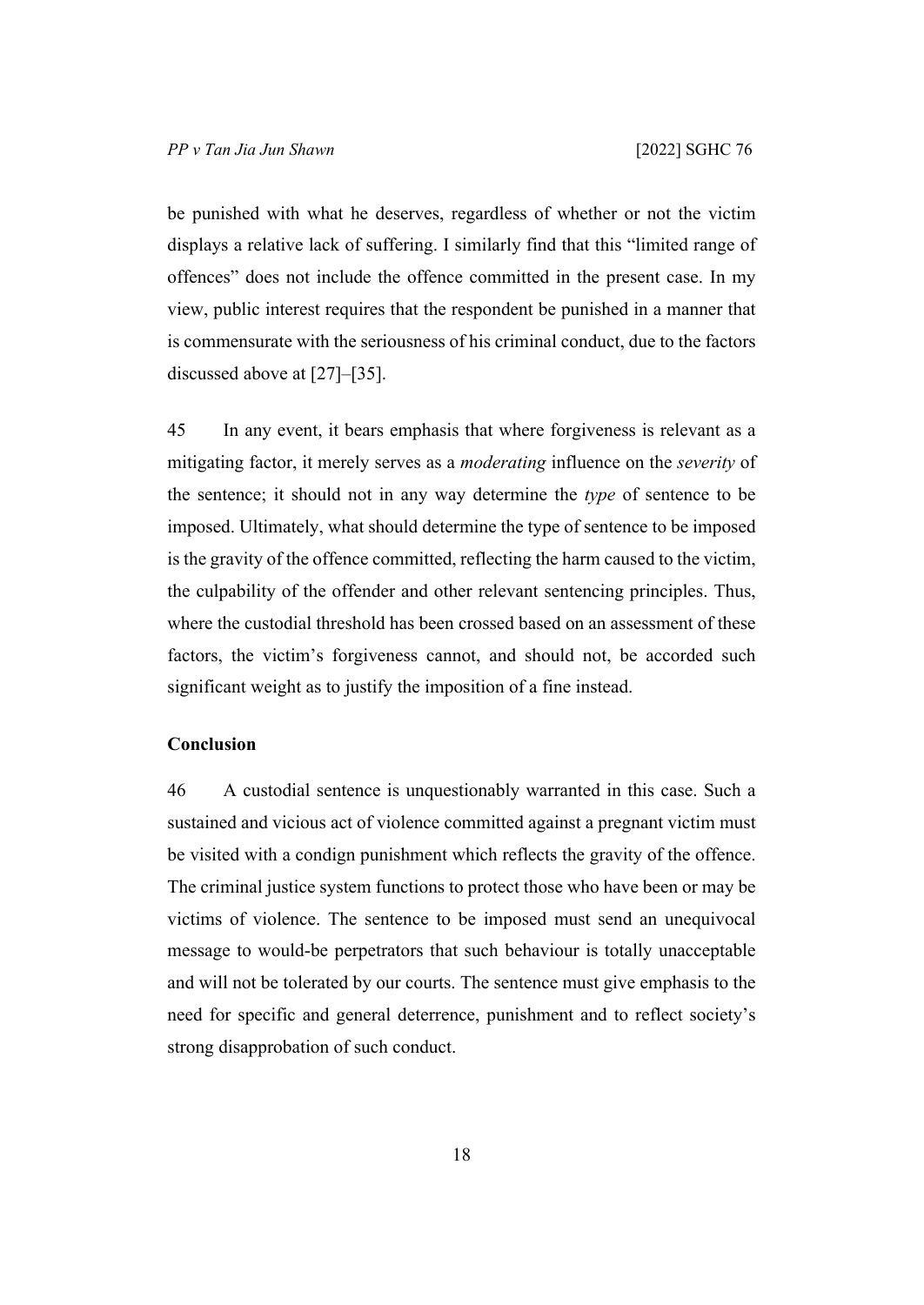47 Having considered the other mitigating factors present, including the respondent's plea of guilt and his lack of antecedents, I allow the Prosecution's appeal against sentence. Although the Prosecution had sought a sentence of *at least* two weeks' imprisonment in the court below,<sup>31</sup> I note that the Prosecution has in this appeal submitted a sentence of two weeks' imprisonment. While I am of the view that a slightly higher imprisonment sentence is justified in this case, I will refrain from imposing it given the adversarial nature of our criminal justice system.

48 Therefore, I set aside the fine of \$3,500 imposed on the respondent for the sole charge of voluntarily causing hurt under s 323 of the Penal Code in MCN-900295-2021 and substitute it with a sentence of two weeks' imprisonment. The fine already paid by the respondent is to be refunded to him.

 $31$  At [6] above.